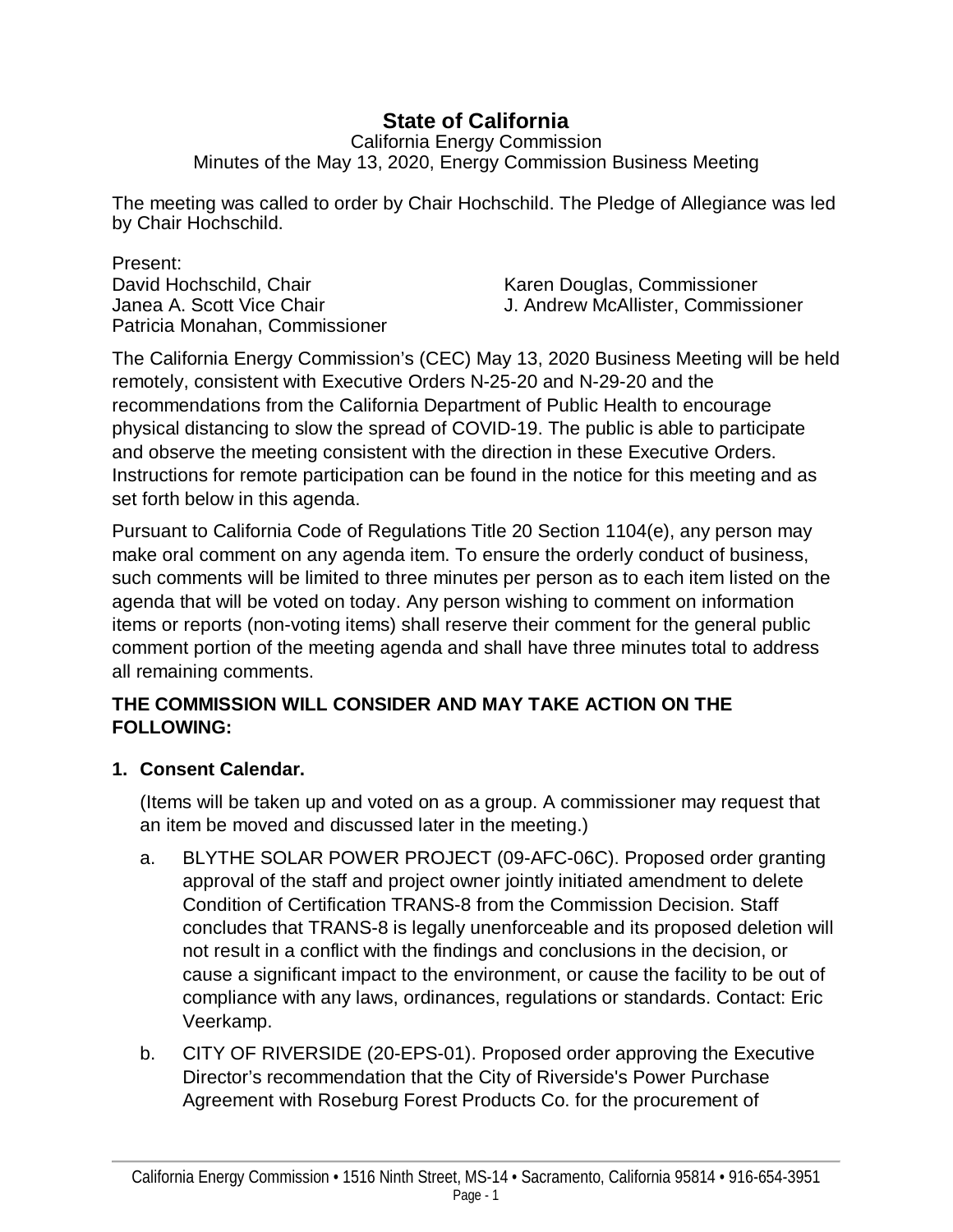bioenergy from the Weed Cogeneration Plant be found compliant with the Emission Performance Standard for Local Publicly Owned Electric Utilities pursuant to Senate Bill 1368 (California Code of Regulations, Title 20, Sections 2900-2913). Contact: Michael Nyberg.

- c. SOUTHERN CALIFORNIA PUBLIC POWER AUTHORITY (20-EPS-01). Proposed order approving the Executive Director's recommendation that the Southern California Public Power Authority's Power Purchase Agreement with Star Peak Geothermal LLC for the procurement of geothermal energy from the Star Peak Geothermal Energy Project be found compliant with the Emission Performance Standard for Local Publicly Owned Electric Utilities pursuant to Senate Bill 1368 (California Code of Regulations, Title 20, Sections 2900- 2913). Contact: Michael Nyberg.
- d. RENEWABLES PORTFOLIO STANDARD 2014-2016 COMPLIANCE PERIOD 2 REVISED VERIFICATION RESULTS REPORT (18-RPS-02). Proposed resolution adopting Renewables Portfolio Standard Verification Results for Truckee Donner Public Utility District Compliance Period 2 (2014-2016), Revised report. The revised report incorporates minor corrections to the accumulated and applied excess procurement values reported in the Renewables Portfolio Standard Verification Results Truckee Donner Public Utility District Compliance Period 2 (2014-2016) report adopted at the March 12, 2019 business meeting. Contact: Chris Metzker.

*Commissioner Scott moved Item 1 and Commissioner Douglas seconded. The vote was unanimous (5-0).* 

### **2. Great Oaks South Backup Generating Facility (20-SPPE-01).**

Proposed order appointing a committee of two commissioners to preside over the small power plant exemption (SPPE) proceeding and any other proceedings arising from the application filed on March 19, 2020 by SV1, LLC, a wholly owned subsidiary of Equinix, LLC for the Great Oaks South Backup Generating Facility. The facility would include thirty-six 3.25-megawatt (MW) diesel-fired back up generators to provide up to 99.0 MW of uninterruptible power supply to the proposed Great Oaks South Data Center to be located in the City of San Jose. The facility would only operate when the PG&E electrical service to the data center has failed. The CEC is the lead agency for the project under the Warren-Alquist Act and the California Environmental Quality Act, and will prepare the appropriate environmental document. If an SPPE is granted, the facility would be exempt from CEC jurisdiction and the project would be subject to permitting by the City of San Jose and other agencies. Contact: Steven Kerr. (Staff presentation: 5 minutes)

*The Chair announced that Commissioner Douglas would be the Presiding Member and he would be the Associate Member of the Committee. Commissioner Douglas moved Item 2 and Commissioner Scott seconded. The vote was unanimous (5-0).* 

## **3. Approval of Disadvantaged Community Advisory Group (DACAG) New**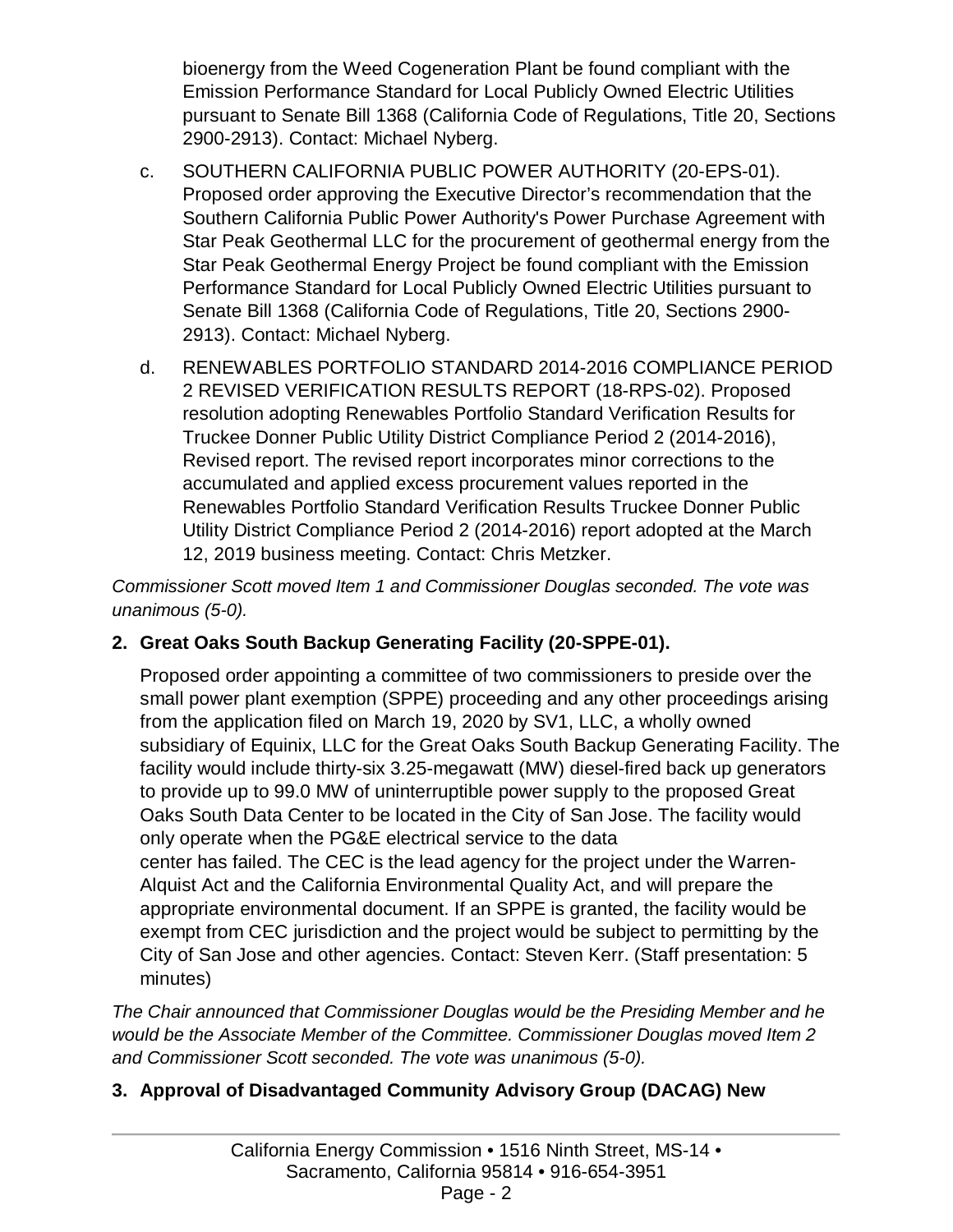### **Member (16-OIR-06).**

Proposed resolution appointing new member, Román Partida-López, to fill a current vacancy in the DACAG. Senate Bill 350 (de León, Chapter 54, Statutes of 2015) required the California Public Utilities Commission (CPUC) and the CEC to establish an advisory group consisting of representatives from disadvantaged communities. The DACAG is comprised of 10 members, jointly selected by two commissioners from the CEC and two commissioners from the CPUC, and one tribal representative appointed by the Governor's Tribal Liaison. Contact: Noemí Gallardo. (Staff Presentation: 5 minutes)

*Commissioner Scott moved Item 3 and Commissioner Douglas seconded. The vote was unanimous (5-0).* 

### **4. Proposition 39: California Clean Energy Jobs Act K-12 Program (13-CCEJA-01).**

Proposed resolution adopting substantive changes to the Proposition 39: California Clean Energy Jobs Act K-12 Program *2020 Program Implementation Guidelines*. Proposed changes will extend the final project completion date by one year to June 30, 2021, and extend the required filing of Final Project Completion Reports by one year to June 30, 2022, to allow local educational agencies to complete all projects approved under the Proposition 39 program, which are now delayed due to the closure of all public schools in California due to the COVID-19 pandemic. Contact: Marites Antonio. (Staff presentation: 5 minutes)

*Commissioner McAllister moved Item 4 and Commissioner Scott seconded. The vote was unanimous (5-0).* 

#### **5. Renewables Portfolio Standard 2014-2016 Compliance Period 2 Verification Results Reports (18-RPS-02).**

Proposed resolution adopting two Renewables Portfolio Standard Verification Results reports for Local Publicly Owned Electric Utilities for Compliance Period 2 (2014-2016), Azusa Light and Water and the City of Industry (RPS POU Verification Results Reports). Each RPS POU Verification Results Report contains information specific to that POU on procurement target and portfolio balance requirements and any deficits thereto, the amount of eligible renewable energy retired and applied shown by Portfolio Content Category and other classifications, any historic carryover and excess procurement amounts, and any optional compliance measures being applied. Contact: Kevin Chou. (Staff presentation: 5 minutes)

*Commissioner Douglas moved Item 5 and Commissioner Scott seconded. The vote was unanimous (5-0).*

### **6. The Energy Coalition – The EPIC Challenge: Accelerating the Deployment of Advanced Energy Communities (Phase II re-release) (GFO-15-312).**

Proposed resolution approving Agreement EPC-19-006 with The Energy Coalition for a \$9,093,833 grant to build-out and demonstrate the Basset-Avocado Advanced Energy Community (BAAEC), and adopting staff's determination that this action is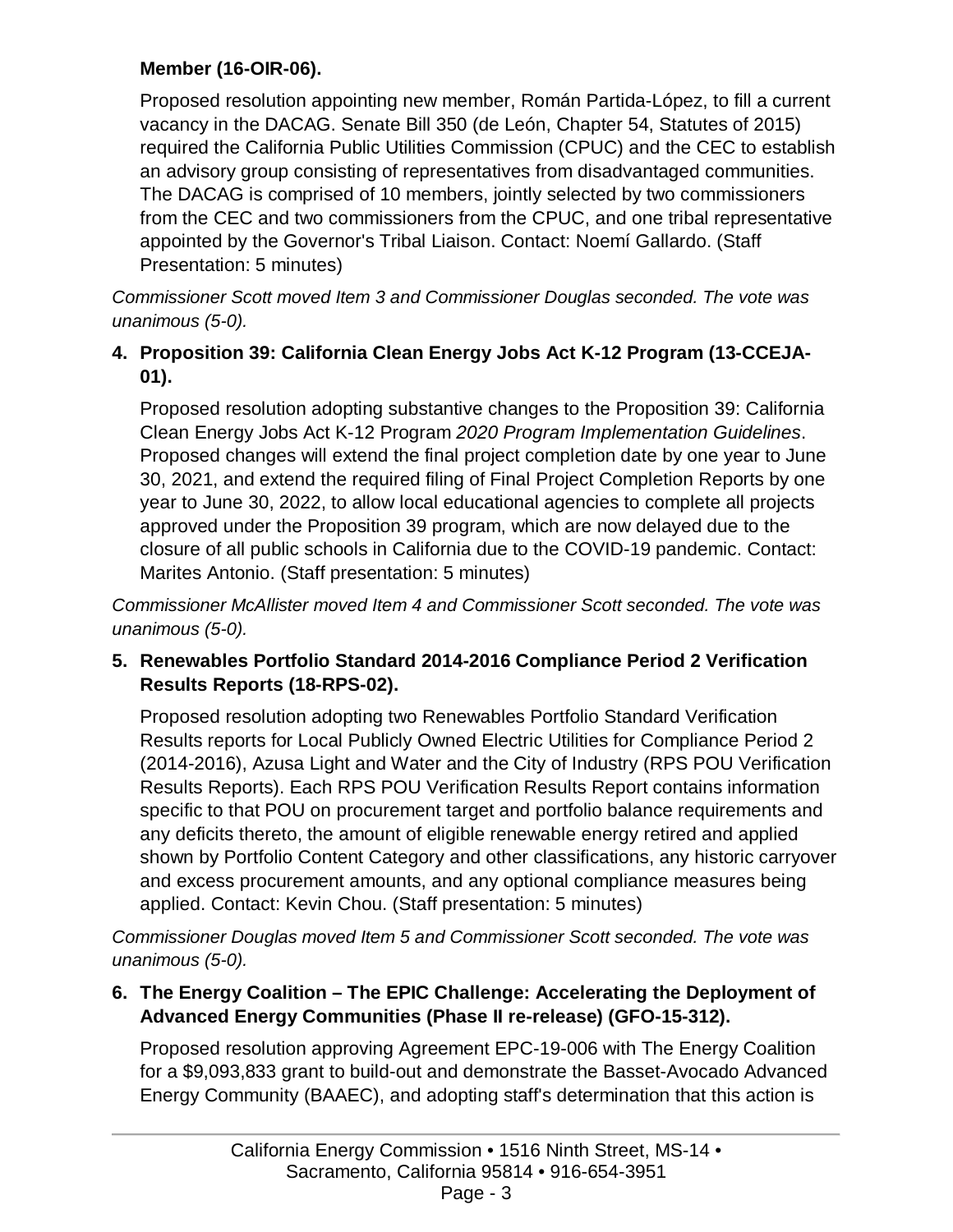exempt from CEQA. The BAAEC is a new model for providing affordable, locally produced renewable energy and energy services at scale within a disadvantaged community. The BAAEC will include: 1) a Smart Community Solar and Storage system to offset the annual electricity load of low-income enrolled participants; 2) a Microgrid Resiliency Hub to provide clean back-up power to the community in emergencies, severe heat days or blackouts; 3) a Prosumer Network consisting of 50 single family homes equipped with solar photovoltaic and battery storage that will be integrated with a Blockchain Community Network Pilot; and 4) a Mobile Grid of electric vehicle charging stations and shared electric mobility options to reduce greenhouse gases and improve air quality. (EPIC funding) Contact: Michael Ferreira. (Staff presentation: 5 minutes)

*Commissioner Scott moved Item 6 and Commissioner McAllister seconded. The vote was unanimous (5-0).* 

### **7. Advancing Next-Generation Heating, Cooling and Water Heating Systems (GFO-19-301).**

This solicitation sought proposals to fund applied research and technology demonstration projects that develop and demonstrate innovative, efficient, and environmentally-friendly approaches to provide space conditioning, refrigeration and water heating in buildings. Projects will develop systems with efficiencies comparable to or higher than today's high efficiency equipment, while also utilizing low or no global warming potential refrigerants or non-vapor compression technology. (EPIC funding) Contact: Brad Williams. (Staff presentation 5 minutes)

- a. FRANKLIN ENERGY SERVICES, LLC. Proposed resolution adopting CEQA findings and statement of overriding considerations for Franklin Energy Services, LLC's space conditioning and hot water system project and approving Agreement EPC-19-012 with Franklin Energy Services, LLC.
	- i. CALIFORNIA ENVIRONMENTAL QUALTIY ACT FINDINGS.
		- a. Pacifica Landing Site. Findings that based on the Lead Agency, Contra Costa County's, July 8, 2019 approval of the Pacifica Landing development project and general plan amendment and corresponding findings and conditions of approval, Mitigated Negative Declaration, Mitigation Monitoring Program, and Initial Study, the work under the proposed project presents no new or increased environmental impacts beyond those already considered and mitigated.
		- b. East Garrison Site. Findings that based on the Lead Agency, Monterey County's, Final Subsequent Environmental Impact Report, Resolution 05-264 and associated findings, Mitigation Monitoring and Reporting Plan, and Statement of Overriding Considerations, the work under the proposed project presents no new significant or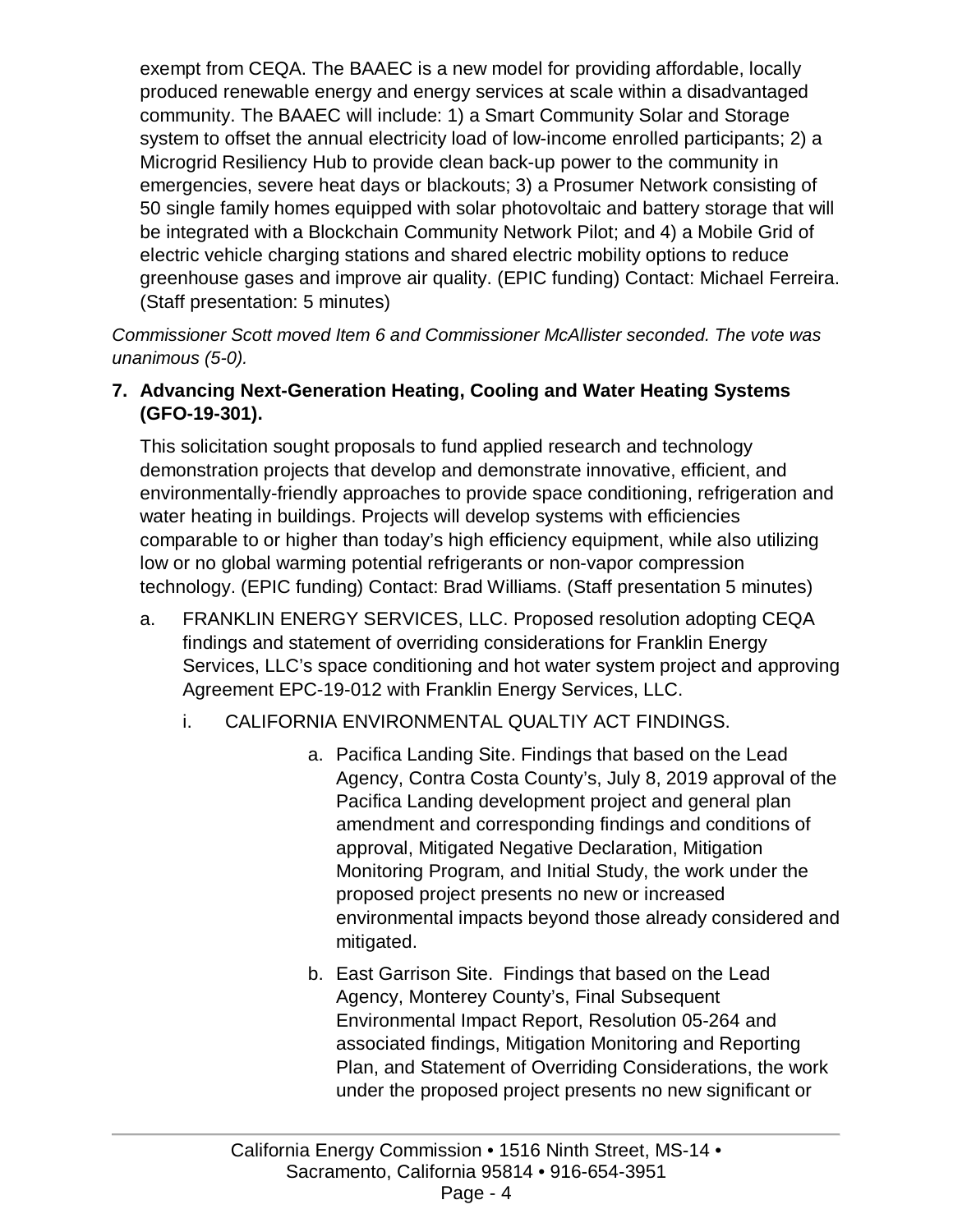more severe environmental impacts beyond those already considered and mitigated where possible; and adopting a statement of overriding considerations for significant immitigable impacts.

- c. Existing Residential Buildings in Southern California. Adopting staff's determination that the work under the proposed project at these sites is exempt from CEQA.
- ii. FRANKLIN ENERGY SERVICES, LLC'S SPACE CONDITIONING AND HOT WATER SYSTEM PROJECT. Agreement EPC-19-012 with Franklin Energy Services, LLC for \$1,499,925 grant to develop, test, and demonstrate a combined space conditioning and hot water system, incorporating built-in load shifting that will deliver clean, affordable space conditioning and domestic hot water to existing and new homes. The integrated pod will be installed in residential homes to demonstrate costeffectiveness, load flexibility, and GHG emissions reductions.
- b. DOE-LAWRENCE BERKELEY NATIONAL LABORATORY. Proposed resolution approving Agreement EPC-19-013 with Lawrence Berkeley National Laboratory for a \$3,000,000 grant to fund the development and field evaluation of an open-source, scalable, low-cost control solution for optimal demand management of high-efficiency heat pumps in small and medium commercial buildings, and adopting staff's determination that this action is exempt from CEQA.
- c. ELECTRIC POWER RESEARCH INSTITUTE, INC. Proposed resolution approving Agreement EPC-19-014 with Electric Power Research Institute, Inc. for a \$2,498,557 grant to develop, test, and demonstrate ammonia- and carbon dioxide-based heat pumps in multifamily and small commercial applications to improve heating and cooling efficiencies while advancing a low global warming potential refrigerant solution, and adopting staff's determination that this action is exempt from CEQA.
- d. REGENTS OF THE UNIVERSITY OF CALIFORNIA ON BEHALF OF THE DAVIS CAMPUS-WESTERN COOLING EFFICIENCY CENTER. Proposed resolution approving Agreement EPC-19-015 with The Regents of the University of California, on behalf of the Davis campus, for a \$2,537,436 grant to develop and test an advanced control system that saves energy, improves grid reliability, and reduces greenhouse gas emissions by optimizing heat pump operation based on building owner/occupant preferences, comfort and use patterns, electricity pricing, electricity grid needs, real-time greenhouse gas emission rates, and weather data, and adopting staff's determination that this action is exempt from CEQA. Pilot testing will occur in low-income residential units in Northern California.
- e. REGENTS OF THE UNIVERSITY OF CALIFORNIA ON BEHALF OF THE DAVIS CAMPUS-WESTERN COOLING EFFICIENCY CENTER. Proposed resolution approving Agreement EPC-19-016 with The Regents of the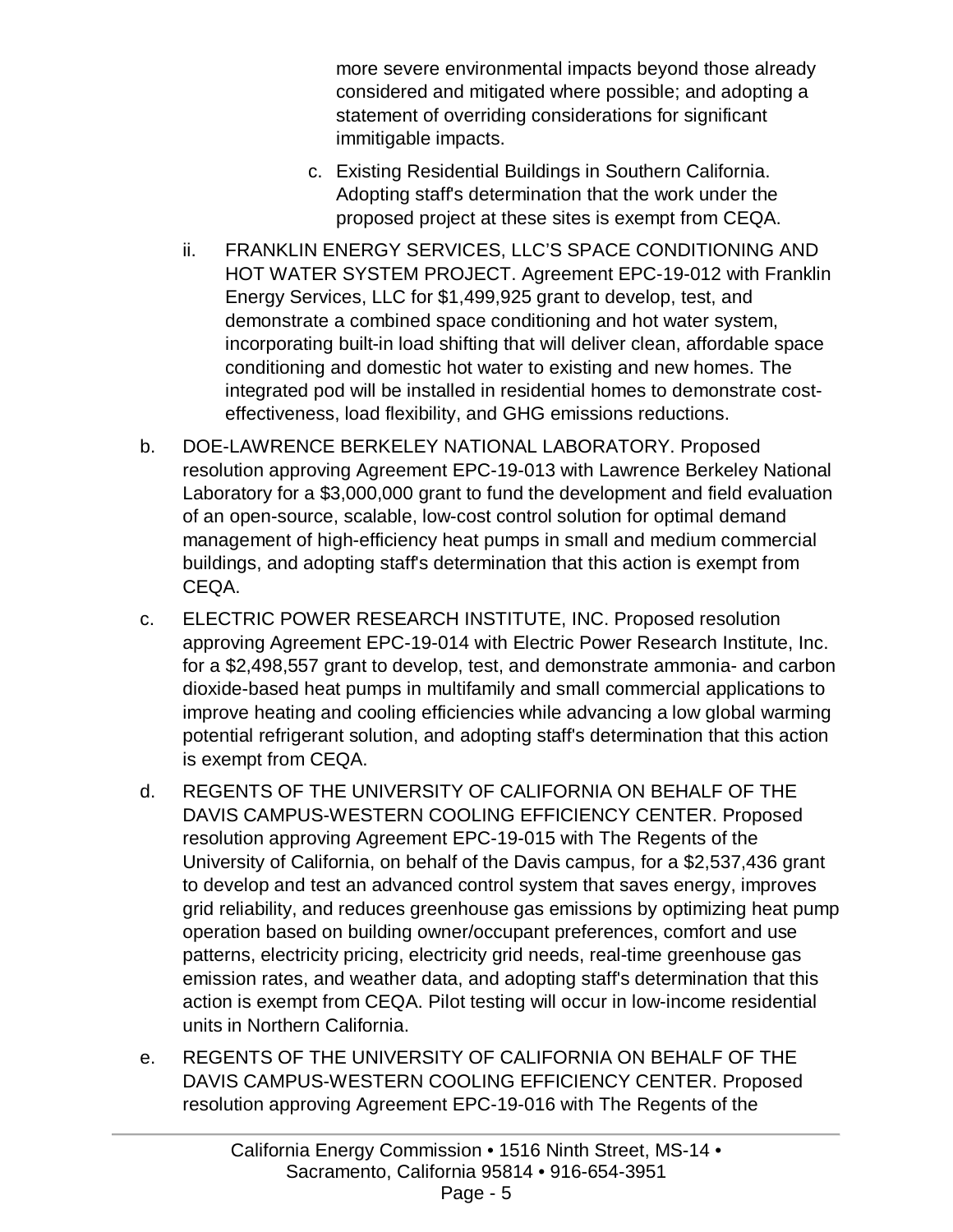University of California on behalf of the Davis campus for a \$1,916,306 grant to develop and demonstrate next generation air to air heat pumps and microchannel polymer heat exchanger in single-family and multifamily residential buildings that utilize low global warming potential refrigerants, and achieve high efficiency and cost savings relative to other competing technologies, and adopting staff's determination that this action is exempt from CEQA.

*Commissioner Scott moved Item 7 and Commissioner McAllister seconded. The vote was unanimous (5-0).* 

#### **8. Geothermal Energy Overcoming Technology Hurdles and Enabling Recovery of the Mineral Lithium (Geothermal) (GFO-19-303).**

This solicitation sought proposals to fund applied research and development, and technology demonstration and deployment projects that meet the following objectives: develop and demonstrate technologies, tools, and strategies to improve the productivity and flexibility of existing geothermal facilities; and develop and demonstrate technologies to recover lithium from geothermal brine. Contact: Chuck Gentry. (Staff presentation: 5 minutes)

- a. LAWRENCE BERKELEY NATIONAL LABORATORY. Proposed resolution approving Agreement EPC-19-019 with Lawrence Berkeley National Laboratory for a \$1,661,032 grant to demonstrate the advantages of concurrently acquiring time-lapse magnetotelluric and passive seismic data over a producing geothermal reservoir, and adopting staff's determination that this action is exempt from CEQA. The data will produce enhanced images of structural features and properties of the geothermal reservoir, and accurate reservoir modeling, monitoring, and placement of production wells. A field demonstration at the Geysers will be carried out to evaluate the value added from applying this technology.
- b. MATERIALS RESEARCH LLC. Proposed resolution approving Agreement EPC-19-017 with Materials Research LLC for a \$1,878,634 grant to demonstrate a pilot scale process for the recovery of lithium from geothermal brines, and adopting staff's determination that this action is exempt from CEQA. The agreement is based on a newly developed sorbent material for the extraction of lithium and a carbon negative sorbent regeneration process for the direct formation of high-purity lithium carbonate. The co-production of this valuable metal adds revenue and improves the economics of geothermal energy generation.
- c. BHER MINERALS, LLC. Proposed resolution approving Agreement EPC-19- 020 with BHER Minerals, LLC for a \$6,000,000 grant to design, build, and commission an integrated system that includes geothermal brine pre-treatment and lithium recovery processes and adopting staff's determination that this action is exempt from CEQA. The proposed demonstration project will deploy an innovative technology at an existing geothermal power facility in Calipatria, California to cost-effectively process at least 100 gallons of geothermal brine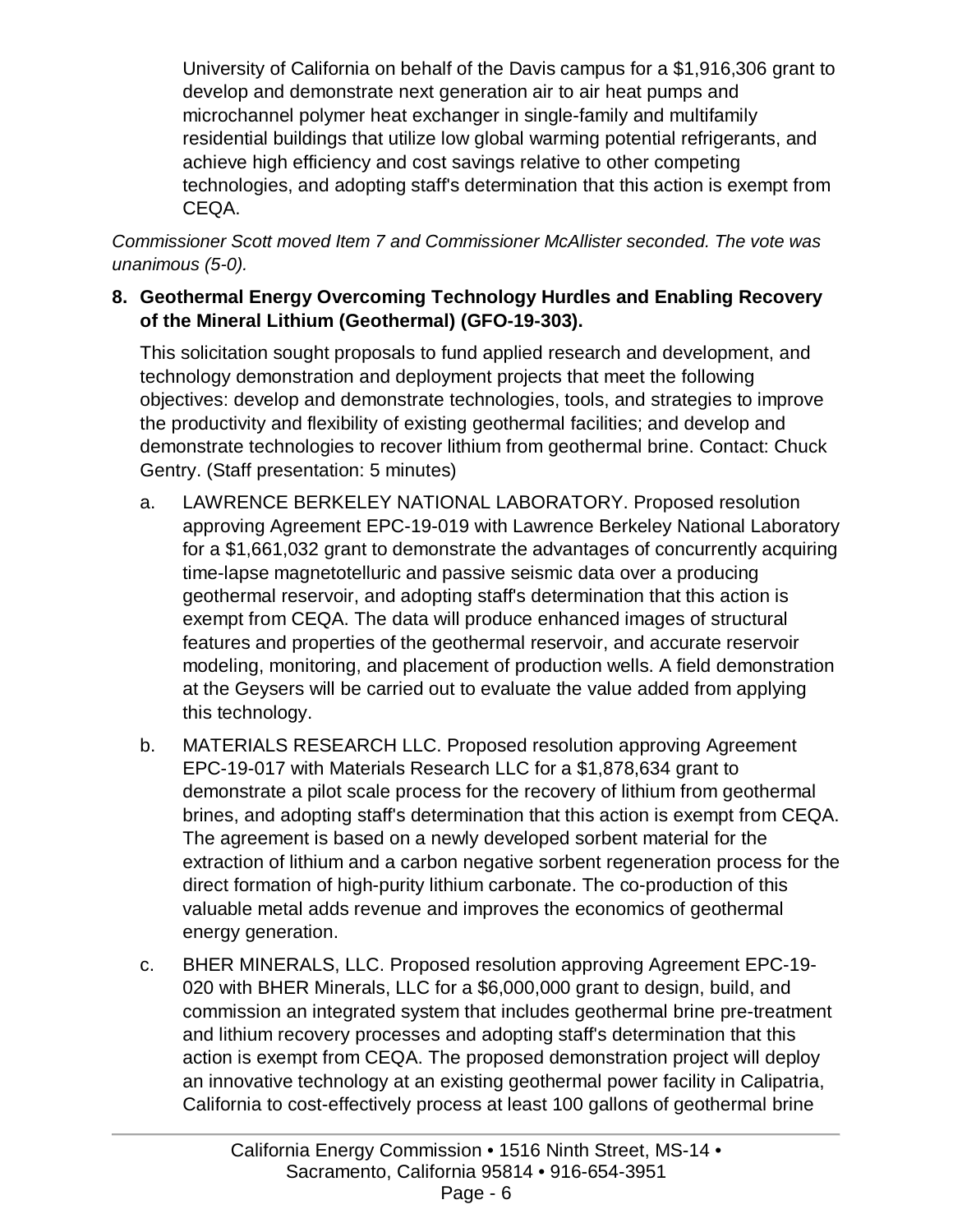per minute and produce a battery-grade lithium carbonate at a production cost of approximately \$4,000 per ton.

*Commissioner Scott moved Item 8 and Commissioner Douglas seconded. The vote was unanimous (5-0).* 

### **9. Advanced Refrigeration and Heat Pumps for the Industrial Sector (GFO-19- 304).**

This solicitation sought proposals to fund applied research and development projects that enable cost-effective decarbonization of California's industrial sector. (EPIC Funding) Contact: Ilia Krupenich. (Staff Presentation: 5 minutes)

- a. GENERAL ENGINEERING & RESEARCH, L.L.C. Proposed resolution approving Agreement EPC-19-021 with General Engineering & Research, L.L.C. for a \$1,699,066 grant to develop and test a high efficiency magnetic refrigeration technology that has the potential to reduce electricity and capital costs by operating in the cryogenic temperature regime of 10-80 kelvins, and adopting staff's determination that this action is exempt from CEQA.
- b. THE REGENTS OF THE UNIVERSITY OF CALIFORNIA, MERCED. Proposed resolution approving Agreement EPC-19-022 with The Regents of the University of California, Merced for a \$656,630 grant to develop an improved high temperature heat pump for industrial heat recovery applications based on the Stirling cycle, an efficient thermodynamic alternative to conventional vaporcompression technology, combined with using fluid to act as pistons, and adopting staff's determination that this action is exempt from CEQA.
- c. INSTITUTE OF GAS TECHNOLOGY DBA GAS TECHNOLOGY INSTITUTE. Proposed resolution approving Agreement EPC-19-023 with Institute of Gas Technology dba Gas Technology Institute for a \$1,621,556 grant to develop and test a novel heat recovery system which includes a booster ejector enhanced refrigeration system utilizing industrial process waste heat and adopting staff's determination that this action is exempt from CEQA. The technology has the potential to reduce electrical and natural gas consumption of the food processing industry by 20 percent.
- d. ELECTRIC POWER RESEARCH INSTITUTE, INC. Proposed resolution approving Agreement EPC-19-024 with Electric Power Research Institute, Inc. for a \$1,999,483 grant to develop an advanced high temperature heat pump technology that can cost effectively recover low grade heat from industrial processes and transform it into useful heat such as low-pressure steam, and adopting staff's determination that this action is exempt from CEQA.
- e. NELUMBO INC. Proposed resolution approving Agreement EPC-19-025 with Nelumbo Inc. for a \$1,997,411 grant to develop and test an advanced anti-ice coating for industrial refrigeration systems, and adopting staff's determination that this action is exempt from CEQA. The coating is an innovative inorganic ceramic that combines nano-structures and surface chemistry to manipulate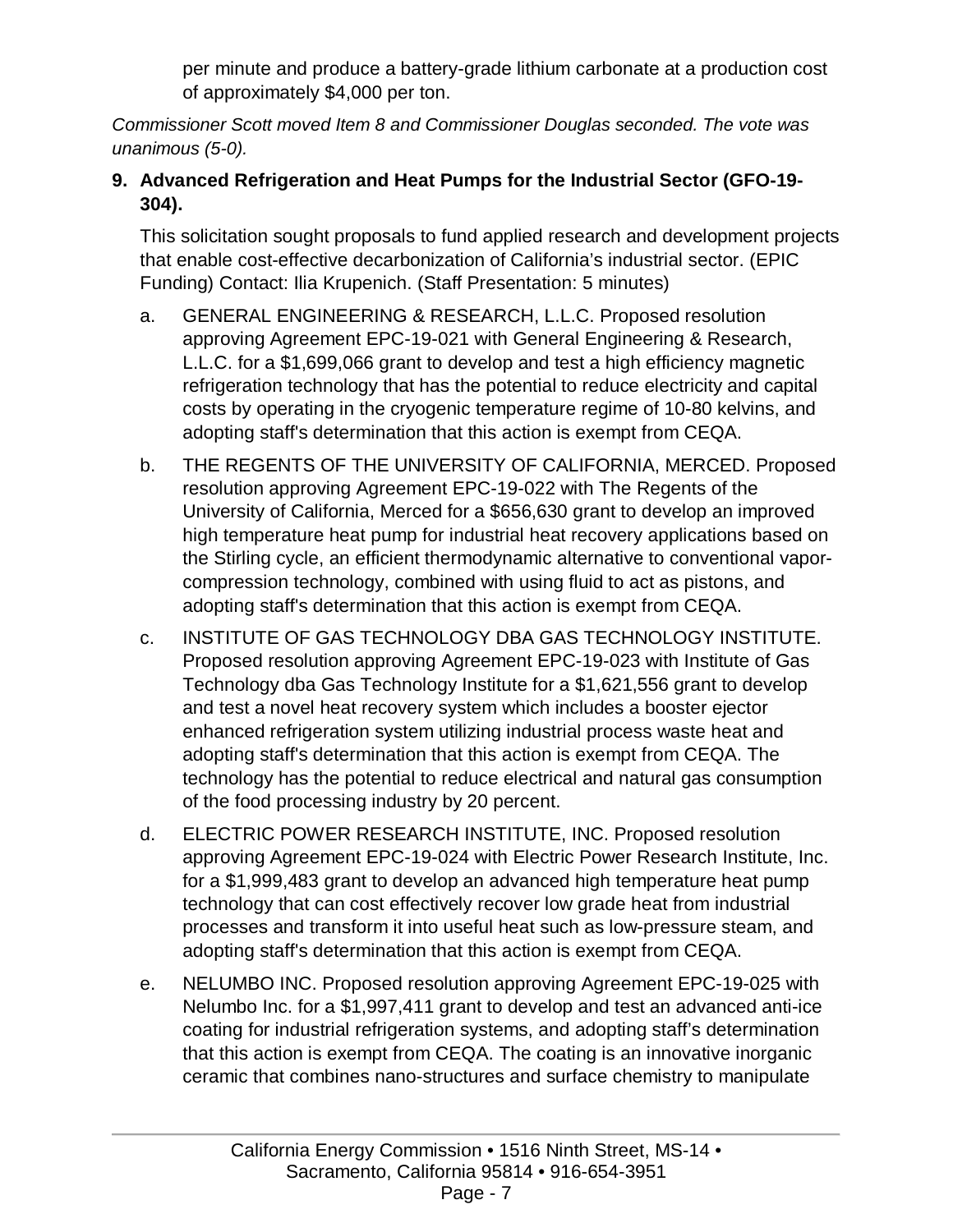condensation and frost to improve the energy efficiency of industrial refrigeration systems.

*Commissioner Scott moved Item 9 and Commissioner McAllister seconded. The vote was unanimous (5-0).* 

### **10.Developing Lessons Learned, Best Practices, Training Materials and Guidebooks for Customer Side of the Meter Energy Storage (GFO-18-305).**

This solicitation sought proposals to identify key permitting issues to the costeffective installation of energy storage and provide a set of best practice guidelines to address the issues. The guidelines will address customer side of the meter applications. Contact: Quenby Lum. (Staff Presentation: 5 minutes)

a. CENTER FOR SUSTAINABLE ENERGY. Proposed resolution approving Agreement EPC-19-026 with Center for Sustainable Energy for a \$1,000,000 grant to fund the research and development of an electronic Energy Storage Guidebook designed to help local governments and their permitting agencies identify best practices and guidelines for permitting energy storage systems based on technology type, size and application, and adopting staff's determination that this action is exempt from CEQA.

*Commissioner Scott moved Item 10 and Commissioner Douglas seconded. The vote was unanimous (5-0).* 

## **11.California Dairies, Inc. – Food Production Investment Program (GFO-19-901).**

Proposed resolution approving Agreement FPI-19-015 with California Dairies, Inc. for a \$4,002,506 grant to design, install, and operate a high-temperature solar thermal energy system at the recipient's milk and butter processing facility in Turlock, and adopting staff's determination that this action is exempt from CEQA. This system will convert solar energy into supplemental heat for thermal processes resulting in reduced natural gas consumption and greenhouse gas emissions. This project is expected to provide benefits to priority populations through criteria pollutant emission reductions. (GGRF Funding) Contact: Kaycee Chang (Staff presentation: 5 minutes)

*Commissioner Scott moved Item 11 and Commissioner McAllister seconded. The vote was unanimous (5-0).*

### **12.Demonstrating Replicable, Innovative Large-Scale Heat Recovery Systems in the Industrial Sector (GFO-19-503).**

This solicitation sought proposals to fund the testing and demonstration of innovative waste heat recovery systems that are replicable and scalable in various industries to reduce natural gas use and greenhouse gas emissions. The intent is to increase adoption rates of cutting-edge waste heat recovery technology. (PIER NG funding) Contact: Kevin Mori. (Staff presentation: 5 minutes)

a. INSTITUTE OF GAS TECHNOLGY dba GAS TECHNOLOGY INSTITUTE. Proposed resolution approving Agreement PIR-19-004 with Gas Technology Institute (GTI) for a \$1,410,566 grant to demonstrate a novel technology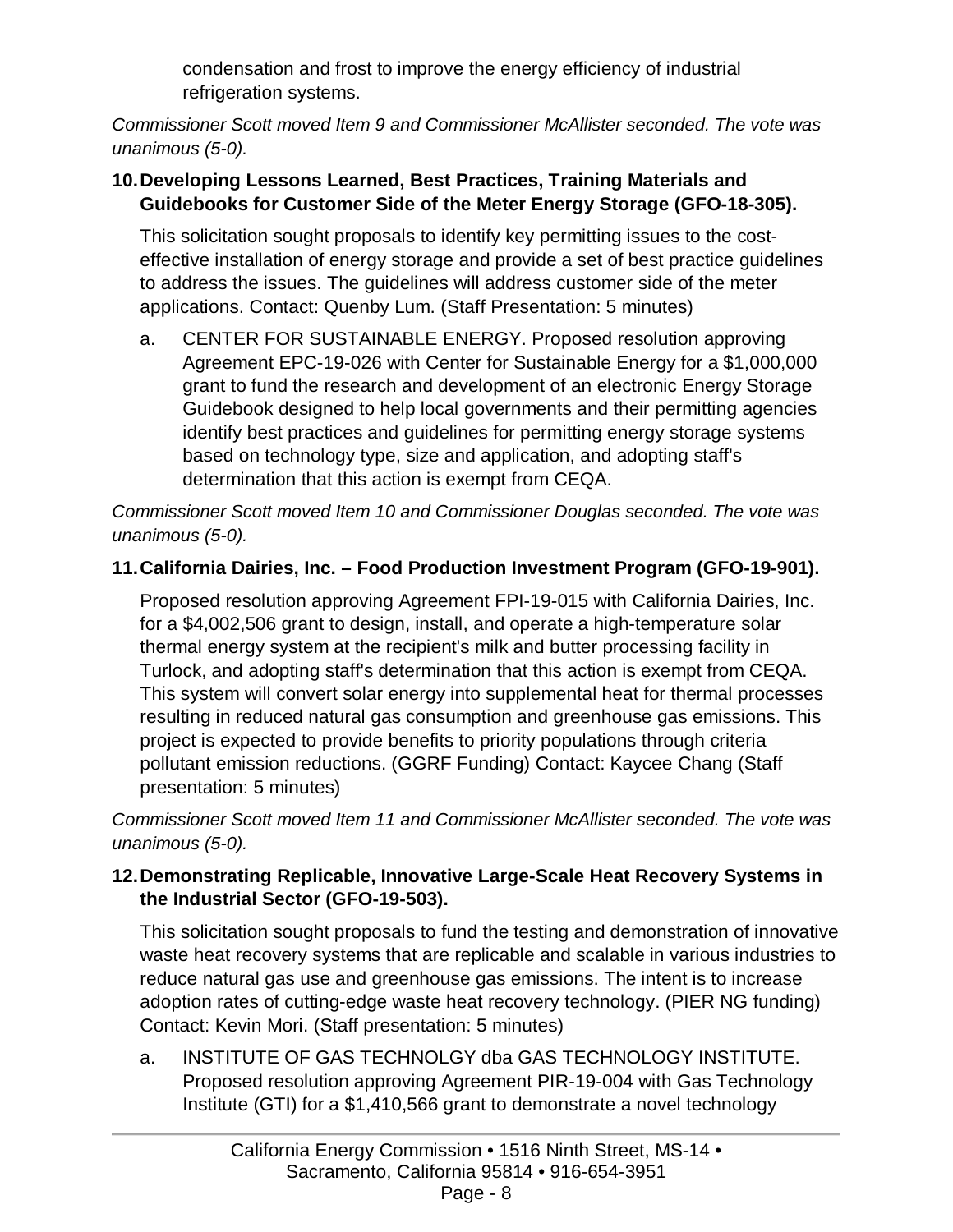combining low cost heat exchangers with automated heat extraction to recover waste-heat for heating water at two industrial facilities, and adopting staff's determination that this action is exempt from CEQA. The project will be demonstrated at two breweries and will reduce natural gas use and reduce air emissions.

b. TREVI SYSTEMS INC. Proposed resolution approving Agreement PIR-19-005 with Trevi Systems Inc. for a \$1,567,387 grant to develop and test a low-cost innovative and high-performance polymeric heat exchanger capable of reducing natural gas use by 20 percent in industrial facilities and adopting staff's determination that this action is exempt from CEQA. The heat exchangers aim to reduce exchanger costs by 80 percent compared to metallic heat exchangers and will be demonstrated at two food and beverage facilities.

*Commissioner Scott moved Item 12 and Commissioner Douglas seconded. The vote was unanimous (5-0).* 

#### **13.Minutes.**

Possible approval of the April 8, 2020 business meeting minutes.

*Commissioner Scott moved Item 13 and Commissioner McAllister seconded. The vote was unanimous (5-0).* 

### **14.Lead Commissioner or Presiding Member Reports.**

*The Commissioner's reporter on their recent activities.* 

### **15.Executive Director's Report.**

*The Executive Director gave a report.* 

### **16.Public Advisor's Report.**

*The Public Advisor gave a report.* 

### **17.Public Comment.**

*Mark Straub.*

### **18.Chief Counsel's Report.**

- a. Pursuant to Government Code section 11126(e), the CEC may adjourn to closed session with its legal counsel to discuss any of the following matters to which the CEC is a party:
	- i. *In the Matter of U.S. Department of Energy (High Level Waste Repository)*, (Atomic Safety Licensing Board, CAB-04, 63-001-HLW); *State of California v. United States Department of Energy* (9th Cir. Docket No. 09-71014).
	- ii. *Communities for a Better Environment and Center for Biological Diversity v. Energy Resources Conservation and Development Commission, and California State Controller* (Alameda County Superior Court, Case No. RG13681262).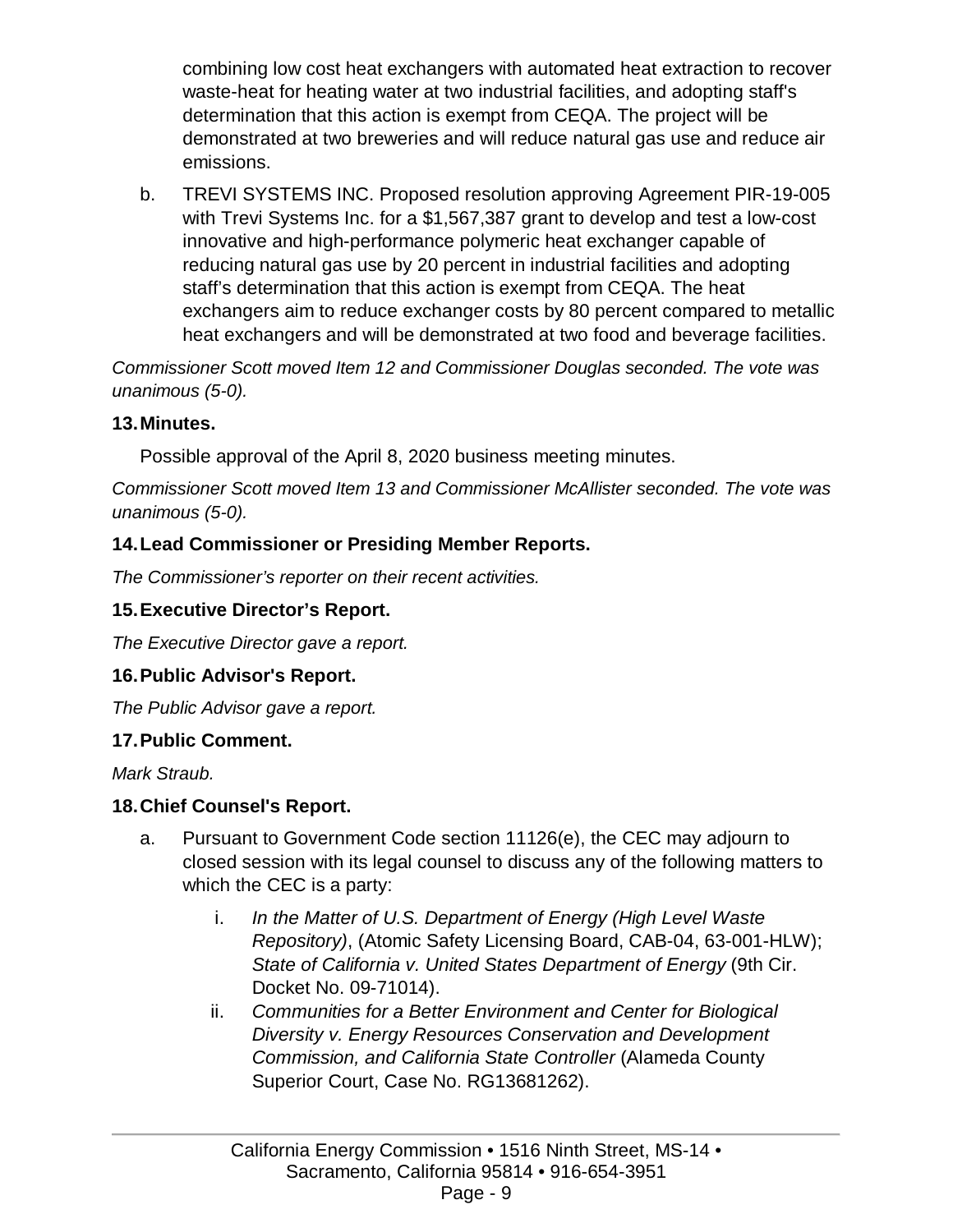- iii. *State Energy Resources Conservation and Development Commission v. Electricore, Inc. and ZeroTruck* (Sacramento County Superior Court, Case No. 34-2016-00204586).
- iv. *Natural Resources Defense Council, Inc., et al.* v. *United States Department of Energy* (Federal District Court, Northern District of California, Case No. 17-cv-03404).
- v. *City of Los Angeles, acting by and through, its Department of Water and Power v. California Energy Resources Conservation and Development Commission* (Los Angeles Superior Court, Case No. BS171477).
- vi. *In re: PG&E Corporation and In re: Pacific Gas and Electric Company* (United States Bankruptcy Court, Northern District of California, San Francisco Division, Case No. 19-30088).
- vii. *Chukwuemeka (Emeka) Okemiri v. California Energy Commission, et al*. (Sacramento Superior Court, Case No. 34-2018-00246019).
- viii. *State Energy Resources Conservation and Development Commission v. HyGen Industries, Inc.* (Sacramento County Superior Court No. 34- 2019-00252543).
- ix. *Olson-Ecologic Testing Laboratories, LLC v. CEC*. (Orange County Superior Court. Case No. 30-2019-01115513).
- b. Pursuant to Government Code §11126(e), the CEC may also discuss any judicial or administrative proceeding that was formally initiated after this agenda was published; or determine whether facts and circumstances exist that warrant the initiation of litigation, or that constitute a significant exposure to litigation against the Commission, which might include personnel matters.

*None.* 

Appearances:

(\*by telephone)

Scott Morgan, Governor's Office of Planning and Research

Eric Besseling, Berkshire Hathaway

Jonathan Weisgall, Berkshire Hathaway

Christy Zamani, Day One

Richard Torres, Azusa Light & Water

Len Viejo, City of Industry

Jeff Becker, Fresno County Office of Education

Janet Dixon, Chair of the School Energy Coalition and Director of Facilities Development at the Temecula Valley School District

Rick Brown, Terra Verde (Read into record)

Inbal Nachman, Skyven Technologies